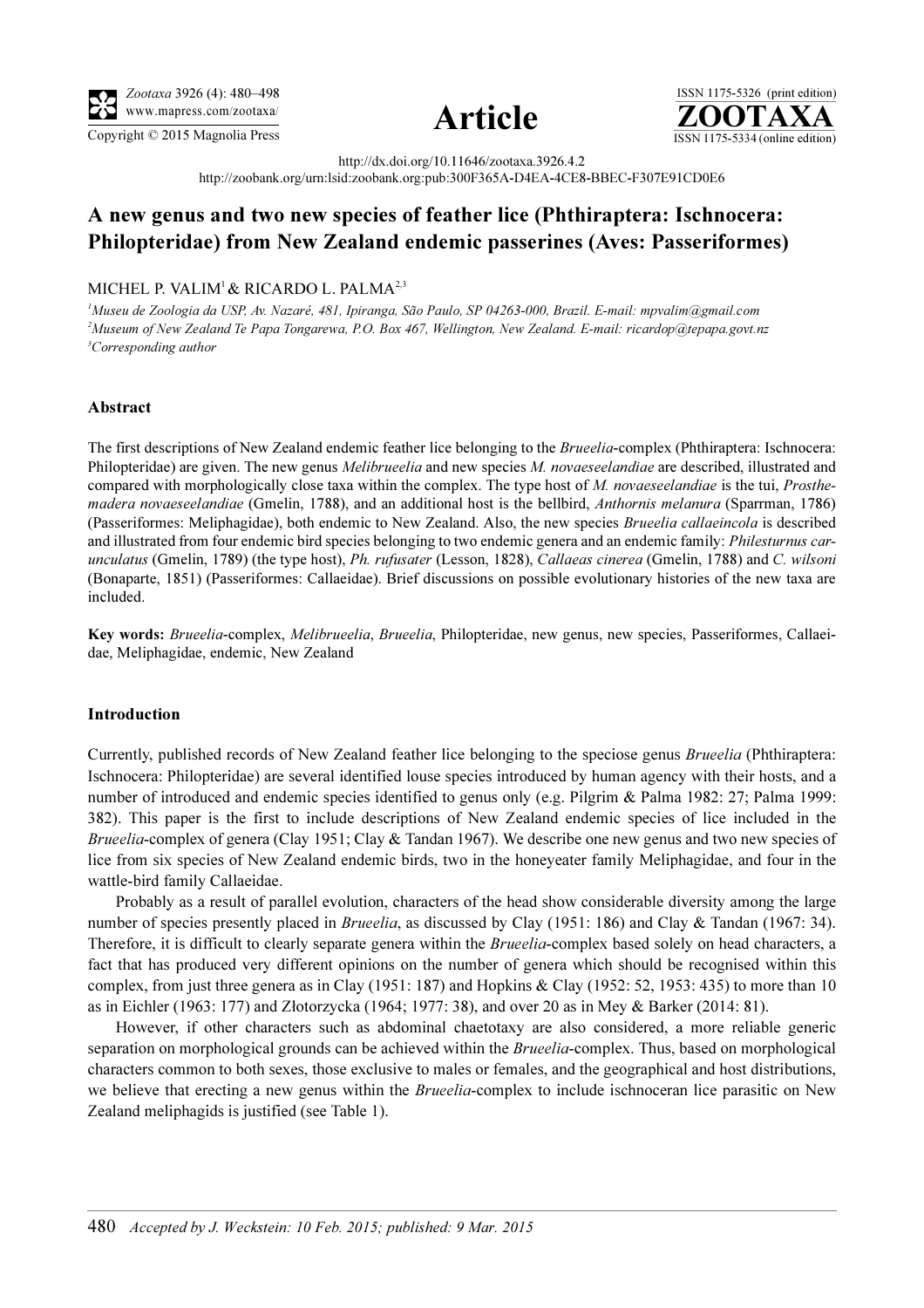The lack of speciation between the *Brueelia* populations from *Callaeas* and *Philesturnus* is analogous to that between the *Melibrueelia* populations from *Prosthemadera* and *Anthornis*, as discussed above in this paper. As mentioned above under Melibrueelia novaeseelandiae, genetic studies of Brueelia callaeincola and similar species from Turdidae as well as other *Brueelia* from families believed to be close to the Callaeidae, may reveal the true relationships of these lice.

#### Acknowledgements

We are indebted to Trevor Worthy (Flinders University, Adelaide, Australia), Lara Shepherd (MONZ) and Alan J.D. Tennyson (MONZ) for their assistance and fruitful discussions regarding the phylogeny of the Meliphagidae and the Callaeidae. We thank Daniel R. Gustafsson (Department of Biology, University of Utah, Salt Lake City, U.S.A.) and an anonymous referee for their reviews of our manuscript and their useful comments to improve it. This study was partially supported by FAPESP—São Paulo Research Foundation (MPV: 2011/11420-5 and 2012/ 06951-4).

#### References

- Ansari, M.A.R. (1947) Mallophaga (Ischnocera) infesting birds in the Punjab (India). Proceedings of the National Institute of Sciences of India, 13 (6), 253–303.
- Ansari, M.A.R. (1956a) A revision of the Bruëlia (Mallophaga) species infesting the Corvidae Part I. Bulletin of the British Museum (Natural History) Entomology, 4 (8), 371–406.
- Ansari, M.A.R. (1956b) A brief survey of Bruëlia species (Ischnocera: Mallophaga) parasitic on the babblers and laughing thrushes (Timaliidae). Pakistan Journal of Health, 6 (3), 133–174.
- Ansari, M.A.R. (1956c) Studies on Bruëlia species (Mallophaga) occurring on true thrushes. Biologia (Lahore), 2, 102–143.
- Ansari, M.A.R. (1957a) Revision of the Brüelia (Mallophaga) species infesting the Corvidae Part II. Bulletin of the British Museum (Natural History) Entomology, 4 (8), 371–406.
- Ansari, M.A.R. (1957b) A new name proposed for Bruelia longifrons Ansari, 1956. Pakistan Journal of Health, 6 (4), 270.
- Burmeister, H.C.C. (1838). Mallophaga. In: Handbuch der Entomologie, 2 (1), 418–443. [Enslin, Berlin] Carriker, M.A. Jr. (1940) Studies in Neotropical Mallophaga, Part II.—New genera and species. Lloydia, 3 (4), 281–300.
- Carriker, M.A. Jr (1957) Studies in Neotropical Mallophaga, XVI: bird lice of the suborder Ischnocera. Proceedings of the
- United States National Museum, 106, 409–439.
	- http://dx.doi.org/10.5479/si.00963801.106-3375.409
- Carriker, M.A. Jr. (1963) Neotropical Mallophaga (Insecta) Miscellany, N.º 13. Revista Brasileira de Biología, 23 (3), 293-316.
- Checklist Committee (OSNZ) [Gill, B.J. (Convener), Bell, B.D., Chambers, G.K., Medway, D.G., Palma, R.L., Scofield, R.P., Tennyson, A.J.D. & Worthy, T.H.] (2010) Checklist of the birds of New Zealand, Norfolk and Macquarie Islands, and the Ross Dependency, Antarctica.  $4<sup>th</sup>$  Edition. Te Papa Press in association with the Ornithological Society of New Zealand, Wellington,  $x + 501$  pp.
- Cicchino, A.C. & Castro, D. del C. (1996) Revisión preliminar de las especies del género Brueelia Kéler, 1936 (Phthiraptera, Philopteridae) parásitas de Icterinae (Aves, Passeriformes, Fringillidae). Graellsia, 52, 3–30. http://dx.doi.org/10.3989/graellsia.1996.v52.i0.373
- Cicchino, A.C. & Valim, M.P. (2008) Three new species of Formicaphagus Carriker, 1957 (Phthiraptera, Ischnocera, Philopteridae), parasitic on Thamnophilidae and Conopophagidae (Aves, Passeriformes), Zootaxa, 1949, 37–50.
- Clay, T. (1936) New species of Mallophaga recorded from Asiatic birds. Proceedings of the Zoological Society of London, 1935, 905–914, 2 pls.
- Clay, T. (1951) An introduction to a classification of the avian Ischnocera (Mallophaga): Part I. Transactions of the Royal Entomological Society of London, 102 (2), 171–194, 1 pl.
- Clay, T. & Meinertzhagen, R. (1938) Two new genera of Mallophaga. The Entomologist, 71, 73–76.
- Clay, T. & Tandan, B.K. (1967) A new genus and species of Philopteridae (Mallophaga). Proceedings of the Zoological Society of London, Series B, 36, 34–40.
- Conci, C. (1941a) Due nuovi generi e tre nuove specie di mallofagi dei Meropes. Bolletino della Società Entomologica Italiana (Genova), 73 (7), 99–107.
- Conci, C. (1941b) Nuovi generi di mallofagi. Bolletino della Società Entomologica Italiana (Genova), 73 (8), 126–127.

Cummings, B.F. (1916) New species of lice. Annals and Magazine of Natural History, Series 8, 17, 90–107.

Denny, H. (1842) Monographia Anoplurorum Britanniae or, an essay on the British species of parasitic insects belonging to the order of Anoplura of Leach, with the modern divisions of the genera according to the views of Leach, Nitzsch, and Burmeister, with highly magnified figures of each species. Henry G. Bohn, London, xxiv  $+ 262$  pp., 26 pls.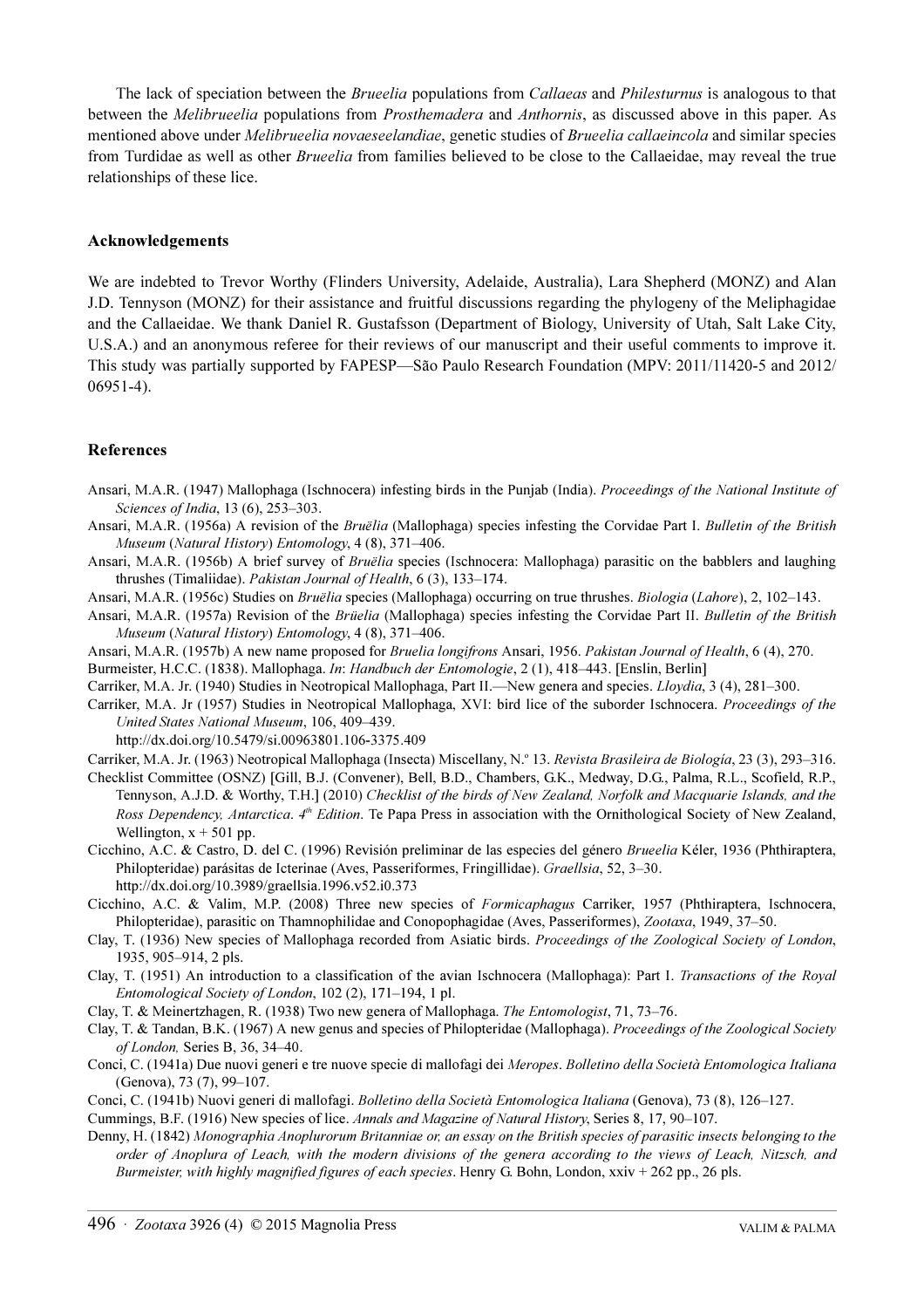- Eichler, W. (1938) Bizarrifrons nov. gen., eine bemerkenswerte asymmetrische Federlingsgattung von Icteriden. (Betrachtungen über morphologische Besonderheiten bei Mallophagen. I). Zoologischer Anzeiger, 124 (9/10), 225–236.
- Eichler, W. (1940) Notulae Mallophagologicae.—IV. Neue Gattungen und höhere Einheiten der Kletterfederlinge. Zoologischer Anzeiger, 130 (5/6), 97–103.
- Eichler, W. (1944) Notulae Mallophagologicae. XI. Acht neue Gattungen der Nirmi und Docophori. Stettiner Entomologische Zeitung, 105, 80–82.
- Eichler, W. (1951) Die Federlinge der Drosseln. In: Bedeutung der Vogelwelt in Forschung und Praxis—Zusammenstellung der Vortrage gehalten auf der Ersten Ornithologen-Tagung in der Deutschen Demokratischen Republik am 21 und 22 Oktober 1950, Leipzig, pp. 29–47.
- Eichler, W. (1963) Mallophaga. In: Bronns, H.G. (Ed.), Klassen und Ordnungen des Tierreichs. Arthropoda. III. Insecta. 7b Phthiraptera. Akademische Verlagsgesellschaft, Geest & Portig K.-G., Leipzig, pp. viii + 290.
- Gardner, J.L., Trueman, J.W.H., Ebert, D., Joseph, L. & Magrath, R.D. (2010) Phylogeny and evolution of the Meliphagoidea, the largest radiation of Australasian songbirds. Molecular Phylogenetics and Evolution, 55 (3), 1087–1102. http://dx.doi.org/10.1016/j.ympev.2010.02.005
- Giebel, C. (1866) Die im zoologischen Museum der Universität Halle aufgestellten Epizoen nebst Beobachtungen über dieselben. Zeitschrift für die gesammten Naturwissenschaften (Halle), 28 (11/12), 353–397.
- Giebel, C.G.A. (1874) Insecta epizoa. Die auf Säugetieren und Vögeln schmarotzenden Insecten nach Chr. L. Nitzsch's Nachlass bearbeitet. Otto Wigand, Leipzig, xvi + 308 pp., 20 pls. http://dx.doi.org/10.5962/bhl.title.66072
- Haeckel, E. (1896) Systematische Phylogenie. 2. Theil. Systematische Phylogenie der wirbellosen Thiere (Invertebrata). Verlag von Georg Reimer, Berlin, 720 pp.
- Hopkins, G.H.E. & Clay, T. (1952) A check list of the genera & species of Mallophaga. British Museum of Natural History, London, 362 pp.
- Hopkins, G.H.E. & Clay, T. (1953) Additions and corrections to the check list of Mallophaga. Annals and Magazine of Natural History, Series 12, 6, 434–448.
- Johnson, K.P., Adams, R.J. & Clayton, D.H. (2002) The phylogeny of the louse genus *Brueelia* does not reflect host phylogeny. Biological Journal of the Linnean Society, 77 (2), 233–247. http://dx.doi.org/10.1046/j.1095-8312.2002.00107.x
- Johnson, K.P., Bush, S.E. & Clayton, D.H. (2005) Correlated evolution of hosts and parasite body size: Tests of Harrison's Rule using birds and lice. Evolution, 59 (8), 1744–1753.
- Johnson, K.P., Moyle, R.G., Witt, C.C., Faucett, R.C. & Weckstein, J.D. (2001) Phylogenetic relationships in the louse genus Penenirmus based on nuclear (EF–1α) and mitochondrial (COI) DNA sequences. Systematic Entomology, 26, 491–497. http://dx.doi.org/10.1046/j.0307-6970.2001.00164.x
- Joseph, L., Toon, A., Nyári, Á.S., Longmore, N.W., Rowe, K.M.C., Haryoko, T., Trueman, J. & Gardner, J.L. (2014) A new synthesis of the molecular systematics and biogeography of honeyeaters (Passeriformes: Meliphagidae) highlights biogeographical and ecological complexity of a spectacular avian radiation. Zoologica Scripta, 43 (3), 235–248. http://dx.doi.org/10.1111/zsc.12049
- Kéler, S. von (1936) Über einige Mallophagen aus Rossitten. Arbeiten über morphologische und taxonomische Entomologie aus Berlin-Dahlem, 3 (4), 256–264.
- Kellogg, V.L. (1896) New Mallophaga, I, with special reference to a collection made from maritime birds of the Bay of Monterey, California. Proceedings of the California Academy of Sciences, Series 2, 6, 31–168, 14 pls.
- Kellogg, V.L. & Chapman, B.L. (1902) Mallophaga from birds of the Hawaiian Islands. Journal of the New York Entomological Society, 10, 155–169, 3 pls.
- Kellogg, V.L. & Paine, J.H. (1914) XII. Mallophaga from birds (mostly Corvidae and Phasianidae) of India and neighbouring countries. Records of the Indian Museum, 10, 217–243, 2 pls.
- Marks, E. (2001) Bellbird and tui. In Higgins, P.J., Peter, J.M. & Steele, W.K. (Eds.), Handbook of Australian, New Zealand & Antarctic birds. Vol. 5. Tyrant-flycatchers to Chats. Oxford University Press, Melbourne, pp. 1173–1207.
- Mey, E. (1982a) Mongolische Mallophagen I. Ergebnisse der mongolischen Gemeinschaftsreise von Ornithologen aus der DDR 1979. IX, zugleich Ergebnisse der Mongolisch-Deutschen Biologischen Expedition seit 1962, Nr. 107. Mitteilungen aus dem Zoologischen Museum in Berlin, 58 (1), 155–195, 5 pls.
- Mey, E. (1982b) Mongolische Mallophagen II. (Ergebnisse der Mongolisch-Deutschen Biologischen Expeditionen seit 1962, Nr. 111). Reichenbachia, 20 (5), 59–65.
- Mey, E. (1994) Beziehungen zwischen Larvemorphologie und Systematik der Adulti bei den Vogel–Ischnozeren (Insecta, Phthiraptera, Ischnocera). Mitteilungen aus dem Zoologischen Museum in Berlin, 70 (1), 3–84. http://dx.doi.org/10.1002/mmnz.19940700102
- Mey, E. & Barker, S.C. (2014) Eine neue auf den Feenvögeln (Irenidae) lebende Brueelia-Art (Insecta, Phthiraptera, Ischnocera, Philopteridae), nebst Anmerkungen zur Gattung Brueelia Kéler, 1936 sensu lato. Rudolstädter naturhistorische Schriften, 19, 73–114.
- Murray, M.D., Palma, R.L., Pilgrim, R.L.C. & Shaw, M.D. (2001) Ectoparasites of Australian, New Zealand and Antarctic birds. In Higgins, P.J., Peter, J.M. & Steele, W.K. (Eds.), Handbook of Australian, New Zealand & Antarctic birds. Vol. 5. Tyrant-flycatchers to Chats. Oxford University Press, Melbourne, pp. 1261–1263.